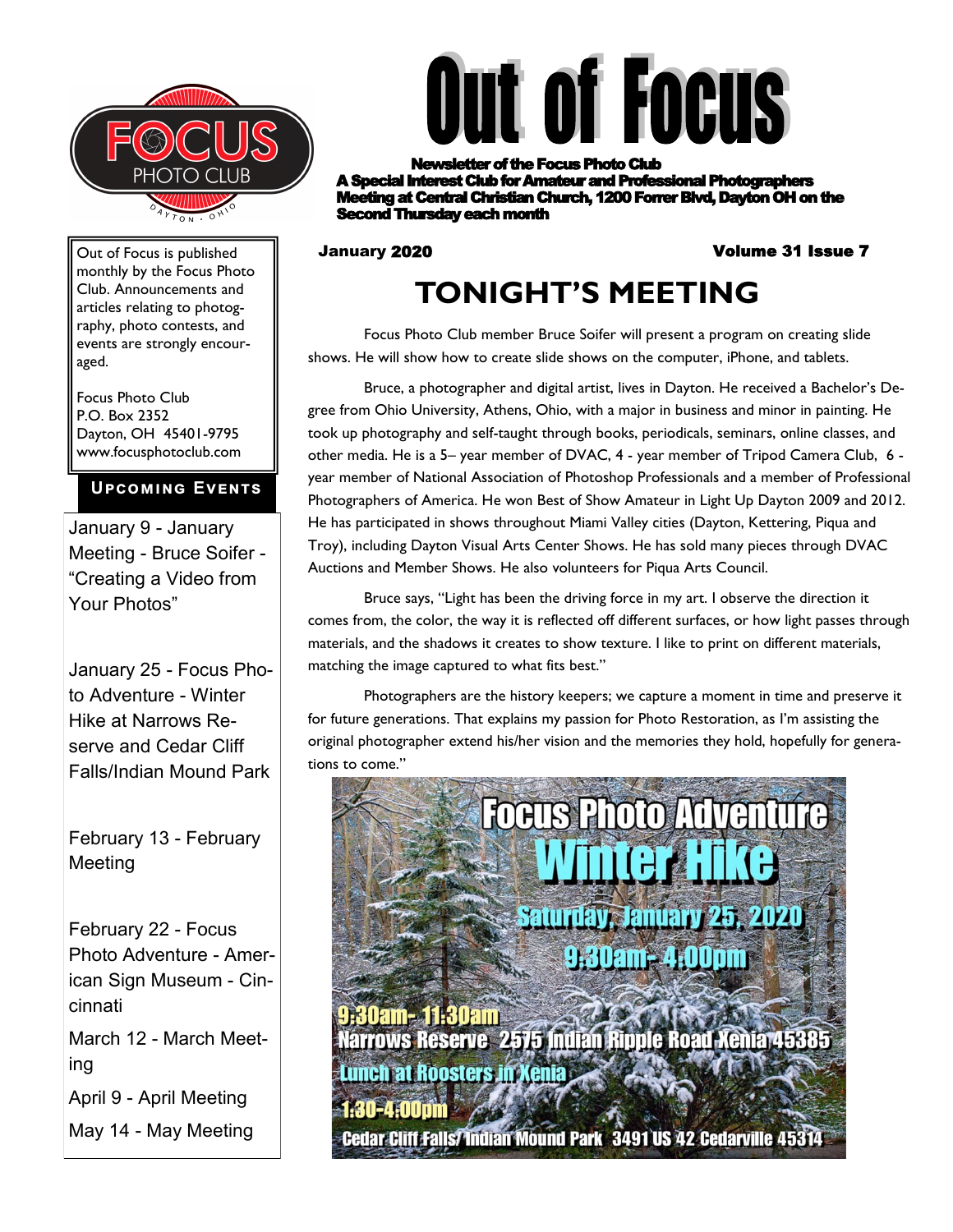#### **President's Message**

**January 2020**

 Susan Willin, President

What??? It's 2020!!! How is that possible?? 2020 seemed so futuristic, and yet it's here!

I don't know about you, but for me it seemed like the holidays hit quickly this year, and then were over just as fast. It seemed that there was almost no time between Thanksgiving, Christmas and then the New Year. Throw in work and it's all a blur.

the club is here to help. We are fortunate ue for displaying club photographs. I imagine that more than one of our members purchased or received new photographic equipment as gifts this year. With new gear and new accessories often come questions or concerns on how to use these new toys to get the most out of them. The good news is that

as a club to have a very diverse group of members from all levels of photography. Please feel free to bring any questions, gear or accessories to any of our meetings and I am sure that you will find someone that has the experience, expertise, and more importantly, the desire to help you. And, of course, ask away on our Facebook page.

As we begin a new year, it's also a good time to think about fresh opportunities for your photography.

Photography is wonderfully individualistic as you get to choose what aspect you'd like to learn about, the subjects you'd like to photograph, and how you will go about sharing and growing your creativity. You can put as much time into it as you have available and throughout the ebbs and flows of your life, your role as a photographer will always be with you.

I look forward to another start to a great new year at FOCUS!

Susan





## **Digital Competition**

Welcome new members. Just a few words about Digital ( aka Projected) competition. We use Photocontestpro.com to submit our digital format pictures. If all goes right, you should have an account created, using the email you gave us, within two weeks. Once created you will receive an email from Moskowitz and Associates with your credentials with your information.

If you have questions, please email digitalcompetition@focusphotoclub.com.

 If you do not have an email address, there are several free sites. Please check that all is OK with your account at least one week prior to the due date. Notify us of problems using digitalcompetition@focusphotoclub.com.

If you wait till the last minute to notify us of problems, we cannot guarantee that you will be able to compete digitally that month.

Nancy Christolear, Digital Competition VP

#### MURPHY'S USED BOOK STORE

 Well, they were going to close, then they said they were not closing, so we could continue to exhibit. Then a few weeks later, they said they would close at the end of the year, so we have lost our ven-

| <b>Executive Board 2019-2020</b> |                        |          |                                   |  |  |  |  |  |
|----------------------------------|------------------------|----------|-----------------------------------|--|--|--|--|--|
|                                  |                        |          |                                   |  |  |  |  |  |
|                                  |                        |          |                                   |  |  |  |  |  |
| President                        | Susan Willin           | 369-4169 | susan.willin@gmail.com            |  |  |  |  |  |
|                                  |                        |          |                                   |  |  |  |  |  |
| Admin VP                         | <b>Tom Entingh</b>     | 610-8953 | tomcathinks@yahoo.com             |  |  |  |  |  |
| <b>Competition VP</b>            | Louise Haws            | 231-2498 | wtchymlh@hotmail.com              |  |  |  |  |  |
| Dig. Comp VP                     | Nancy Chris-<br>tolear |          | digitalcompetition@focusphoto.com |  |  |  |  |  |
| Secretary                        | Kathy Moore            | 839-5580 | gsdzr4me@gmail.com                |  |  |  |  |  |
| Treasurer                        | Joyce Willis           | 836-3656 | Joycewillisphoto@gmail.com        |  |  |  |  |  |
| Historian                        | Julie Lucht            | 408-0775 | Juliealucht@gmail.com             |  |  |  |  |  |
| Program Chair                    | Linda Madden           | 707-5746 | Glencomadden@yahoo.com            |  |  |  |  |  |
| <b>PR/News</b>                   | Pat McCarthy           | 417-4124 | Patmcbirder@woh.rr.com            |  |  |  |  |  |
| Hospitality                      | Judy Fellner           | 554-2216 | judyfellner1@aol.com              |  |  |  |  |  |
| Webmaster                        | $\mathfrak{g}$         | u.       | $\mathbf{u}$                      |  |  |  |  |  |
| Co-founder                       | Nancy Roach            |          | In Memoriam                       |  |  |  |  |  |
| Co-founder                       | <b>Brook Brandewie</b> |          | In Memoriam                       |  |  |  |  |  |
| Liaison                          | John Murphy            | 224-9090 | Murphy01@sbcglobal.net            |  |  |  |  |  |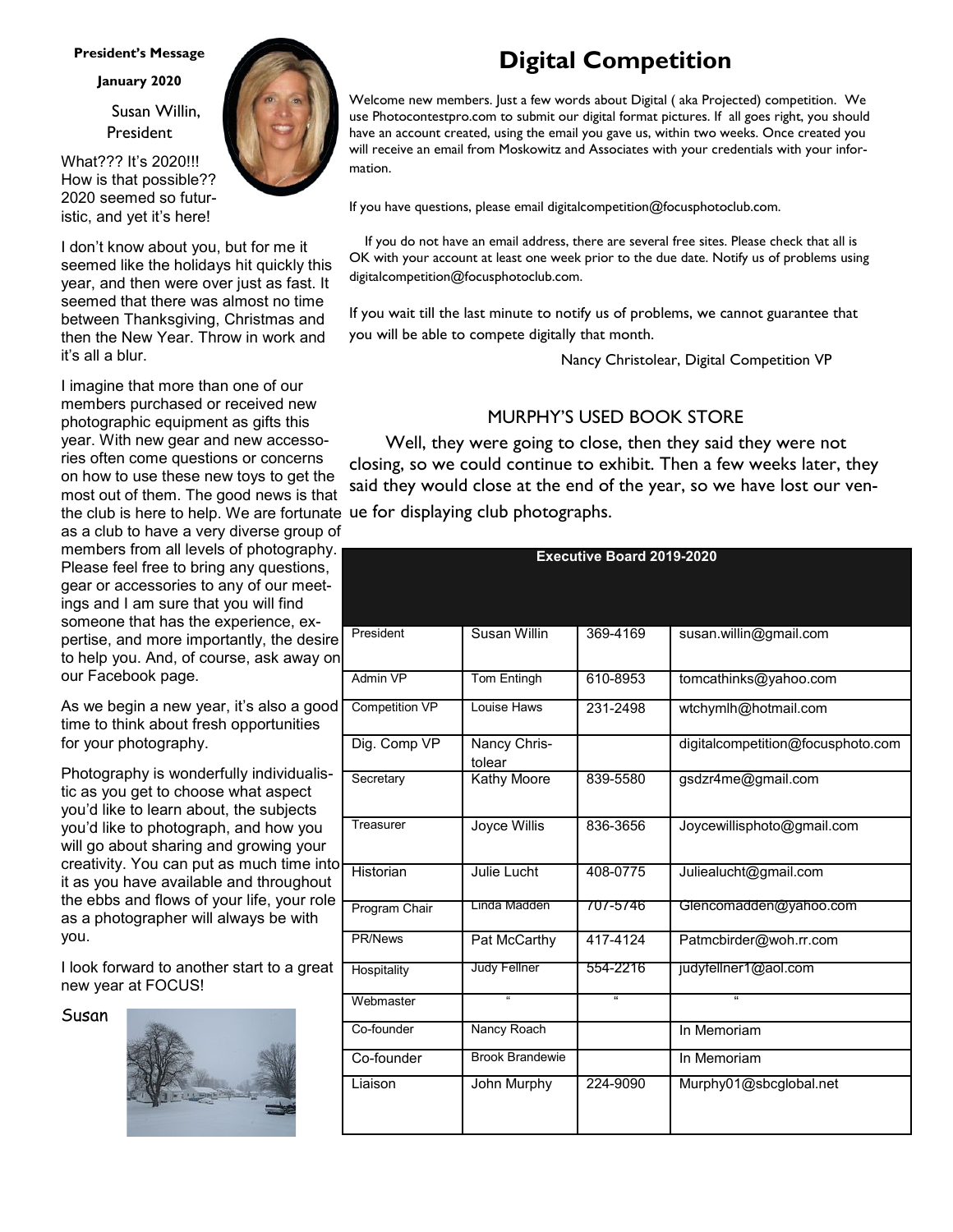#### **GUIDELINES**

 Competition is open to all paidup members of Focus Photo Club (dues must be current one week prior to competition.) Entry deadline is 7:10 p.m. on meeting night. Each member may submit 4 entries, no more than 2 photos in any one category. Competition rules can be found in the Constitution. Projected entries must be uploaded by midnight of the Monday before the meeting.

## **MEMBER GALLERIES on CLUB WEBSITE**

 If you haven't already checked out the Member Galleries on our Focus Photo Club Website, you're in for a treat. A number of our members have a selection of their photos on the website for people to view. There is some beautiful work being highlighted here.

#### **NEWSLETTER INFO**

Please e-mail me any information you have for the newsletter. That include good news, like awards you've won, photos you've had published, and exhibits you're participating in. I can also use information about local photography events, contests or exhibits that might be of interest to the members. It's your input that makes my job easier and enables me to include information that is of interest to the members. Thanks!

#### **PROJECTED EXTENDED OPEN** (Continued)

- 3. Dreamy Creamy Petals Linda Daegele
- 3. Flamingo Stare-Down Kathy Moore
- 3. Glowing in White Linda Daegele
- 3. Hydrangea Bloom Joann Jozwiak
- 3. Yellow Orchid Judy Fellner

HM - Evolution - Joann Jozwiak



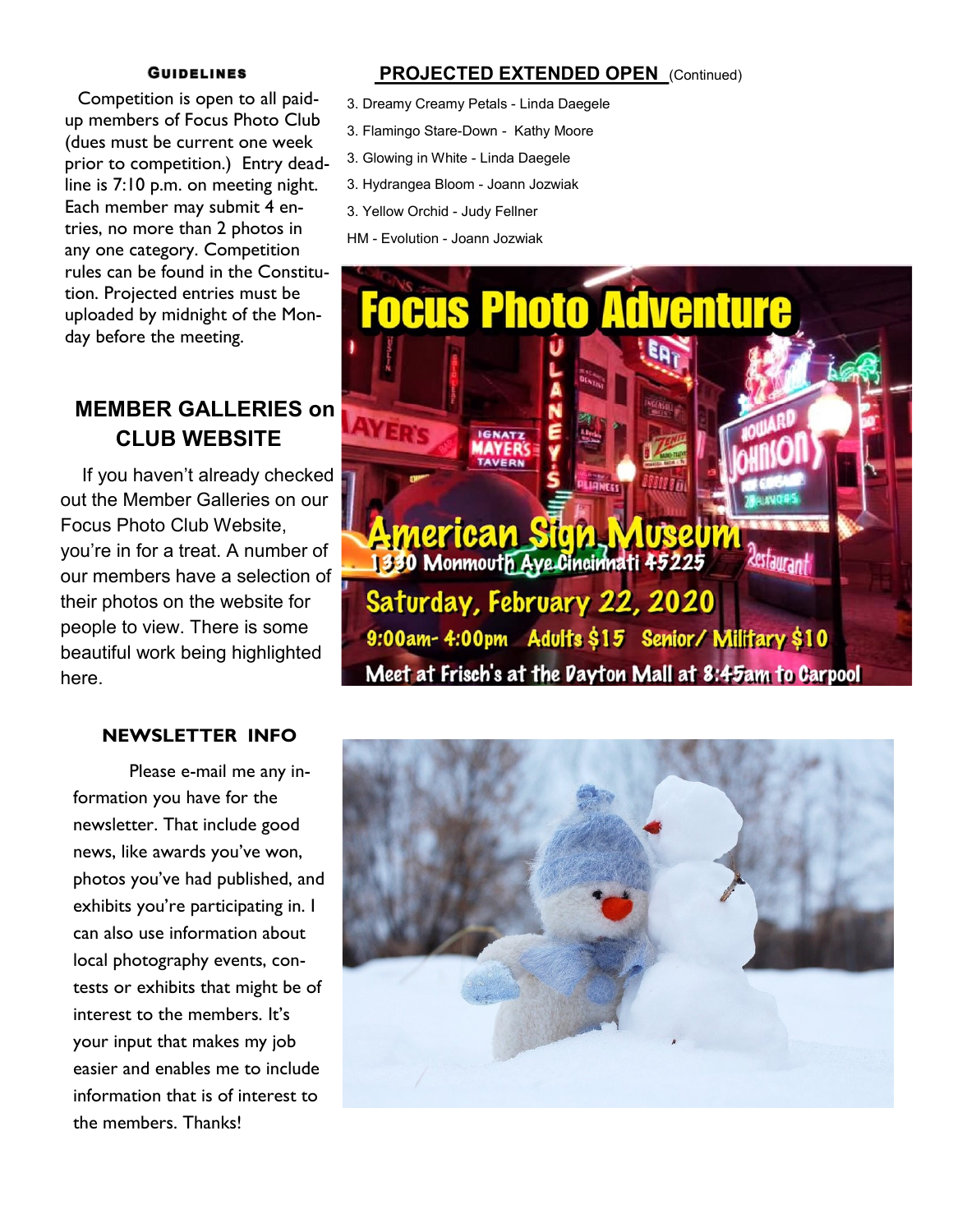#### **DECEMBER TOP TEN**

| L. | Ned Pennock      | 34 |  |
|----|------------------|----|--|
|    | Linda Madden     | 34 |  |
| 3. | Kathy Moore      | 30 |  |
| 4. | Judy Fellner     | 28 |  |
|    | Stephen Goldberg | 28 |  |
|    | Beth Larsen      | 28 |  |
| 7. | Susan Willin     | 26 |  |
| 8. | Stan Rohrer      | 74 |  |
|    | Linda Daegele    | 24 |  |
|    | Crystal Allen    | 74 |  |

#### **ICON ACHIEVERS 150 Points**

**Susan Willin Ned Pennock**

**125 Points**

**Robin Brandewie Linda Madden**

**Kathy Moore Stan Rohrer**

- **100 Points**
- **Holly Smith**

**75 Points**

**Crystal Allen Keith Bowers**

- **Linda Daegele Judy Fellner**
- **Stephen Goldberg Beth Larsen**
	- **Joann Jozwiak**
		- **25 Points**

**Al Ritchie**

#### THEMES

| January  | In Flight          |  |  |  |
|----------|--------------------|--|--|--|
| February | Architecture       |  |  |  |
| March    | Let's Play         |  |  |  |
| April    | Night Lights       |  |  |  |
| May      | Umm Umm Good       |  |  |  |
| lune     | Banquet - No       |  |  |  |
|          |                    |  |  |  |
| July     | Let There Be Light |  |  |  |
| August   | Garden Beauties    |  |  |  |

# **December - Theme - Broken Glass**

- **COLOR OPEN\_\_\_\_\_\_\_\_\_\_COLOR THEME\_\_\_\_\_\_\_\_** 1. Frosty Breakfast - Robin Brandewie 1. It Wasn't Me - Al Ritchie 1. The Illusionist - Ned Pennock 1. One is Good at Least - Holly Smith 2. Solitary Tree at Night - Stephen Goldberg 3. Santa Is Real - Stan Rohrer 3. Strutting My Stuff - Louise Haws HM - Ghost Town - Stephen Goldberg HM - Knives Out - Al Ritchie **MONOCHROME PRINT UNLIMITED\_\_PROJECTED MONOCHROME**  1. Chinaman's Hat - Stan Rohrer 1. Clyde - Kathy Moore 1. Union Soldier - Susan Willin 1. Hummer - Kathy Moore 2. A Mother's Love - Ned Pennock 1. White Dog - Judy Fellner 2. Read My Lips - Louise Haws 2. Dark Desolation - Gina McDowell 3. Eat My Wake - Robin Brandewie 3. Destination Ahead– Gina McDowell 3. Garden of the Gods - Luciana Lieff  **PRINT EXTENDED OPEN PRINT EXTENDED THEME** 1. Delicate Arch - Stephen Goldberg 1. Shattered - Ned Pennock 1. Dubai from the Sky - Ned Pennock 2. Joan of Stone - Richard Fox 1. Lamborghini - Stan Rohrer 3. Needs Some Work - Richard Fox 1. Turret Thru North Window - S. Goldberg 3. That Will Buff Right Out - Holly Smith 2. Early Morning Lineup - Robin Brandewie HM - Broken Windows - Keith Bowers 3. Brandywine Falls - Holly Smith HM - You Can Fix That! - Holly Smith 3. Church Town - Richard Fox HM - Bobcat on the Run - Louise Haws HM - Unbalanced - Richard Fox **STANDARD OPEN PROJECTED STANDARD THEME** 1. Eagle - Linda Madden 1. Broken Glass Window Quilt - Linda Madden 1. Eurasian Owl - Beth Larsen 1. Lamp Shade - Dave Lundy 1. Tahoe Shoreline - Crystal Allen 1. Washington Cathedral - Linda Daegele 2. Cinci Autumn Sunset - Joann Jozwiak 2. Rose Tower - Crystal Allen 2. Red - Luciana Lieff 3. Candle - Dave Lundy 2. Spring Valley Sunrise - Keith Bowers 3. Mary Mosaic - Crystal Allen 2. Sunflower Field - Judy Fellner HM - Abandoned - Luciana Lieff 3. Floating Fancy - Gina McDowell 3. Frozen - Luciana Lieff 3. Lily after the Rain - Linda Daegele 3. Prairie Tails and Star Trails at Dawn - Scott Young 3. Psychedelic Bubble - Dave Lundy HM - Autumn Path - Joann Jozwiak HM - Feathered Fisherman - Scott Young HM - Hawaii Coast - Crystal Allen **- PROJECTED EXTENDED OPEN PROJECTED EXTENDED THEME** 1. Waiting for Mom - Beth Larsen 1. Shattered Reflection from my Garden Swing - L. Madden 2. Dayton at Dusk from Deeds - Keith Bowers 2. Broken Train Window - Judy Fellner 2. Painted Ladies - Kathy Moore 2. Margaret's Beauty Salon - S. Willin
	- 2. Rainy Night at Carillon Susan Willin 3. Broken Bus Beth Larsen
	- 3. Crimson Leaves Beth Larsen
	- Continued on page
- 
- 2. Smith Gardens Monet Linda Madden HM I Fall to Pieces Susan Willin